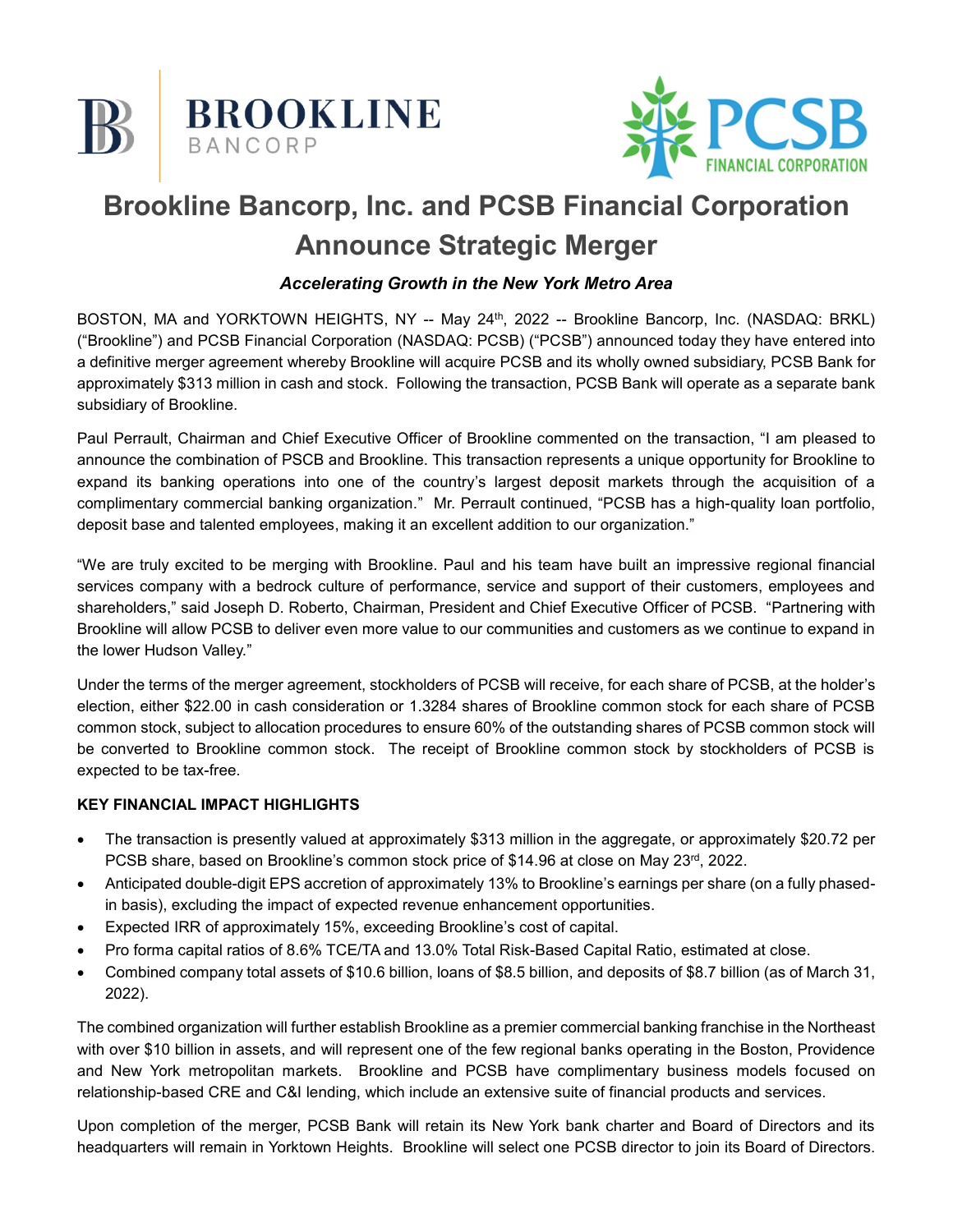In addition, following the closing, Michael P. Goldrick, currently PCSB Bank's Executive Vice President and Chief Lending Officer, will become PCSB Bank's President and Chief Executive Officer.

The transaction has been unanimously approved by the Board of Directors of both companies and is expected to be completed in the second half of 2022, subject to approval by PCSB stockholders, as well as regulatory approvals and other customary closing conditions.

Brookline was advised in this transaction by Performance Trust Capital Partners, LLC as financial advisor and Goodwin Procter LLP as legal counsel. PCSB was advised by Piper Sandler & Co. as financial advisor and Luse Gorman, PC as legal counsel.

### **INVESTOR CONFERENCE CALL INFORMATION**

Brookline will conduct a conference call/webcast to discuss the transaction at 10:30 a.m. Eastern Time on Tuesday, May 24, 2022. A copy of the Investor Presentation is available on Brookline's website, www.brooklinebancorp.com. To listen to the call and view the Company's Investor Presentation, please join the call via https://event.choruscall.com/mediaframe/webcast.html?webcastid=71uBgb4X. To listen to the call without access to the slides, interested parties may dial 844-200-6205 (United States) or 929-526-1599 (internationally) and ask for the Brookline Bancorp, Inc. conference call (Access Code 546153). A recorded playback of the call will be available for one week following the call on the Company's website under "Investor Relations" or by dialing 866-813-9403 (United States) or 929-458-6194 (internationally) and entering the passcode: 030217.

### **ABOUT BROOKLINE BANCORP, INC.**

Brookline Bancorp, Inc., a bank holding company with approximately \$8.6 billion in assets and branch locations in eastern Massachusetts and Rhode Island, is headquartered in Boston, Massachusetts and operates as the holding company for Brookline Bank and Bank Rhode Island. The Company provides commercial and retail banking services and cash management and investment services to customers throughout Central New England. More information about Brookline Bancorp, Inc. and its banks can be found at the following websites: www.brooklinebank.com, and www.bankri.com.

#### **ABOUT PCSB FINANCIAL CORPORATION**

PCSB Financial Corporation is the bank holding company for PCSB Bank. PCSB Bank is a New York-chartered commercial bank that has served the banking needs of its customers in the Lower Hudson Valley of New York State since 1871. It operates from its executive offices and 14 branch offices located in Dutchess, Putnam, Rockland and Westchester Counties in New York. For more information, please visit www.pcsb.com.

#### **NO OFFER OR SOLICITATION**

This communication does not constitute an offer to sell or the solicitation of an offer to buy any securities nor a solicitation of any vote or approval with respect to the proposed transaction or otherwise. No offering of securities shall be made except by means of a prospectus meeting the requirements of the U.S. Securities Act of 1933, as amended (the "Securities Act"), and otherwise in accordance with applicable law.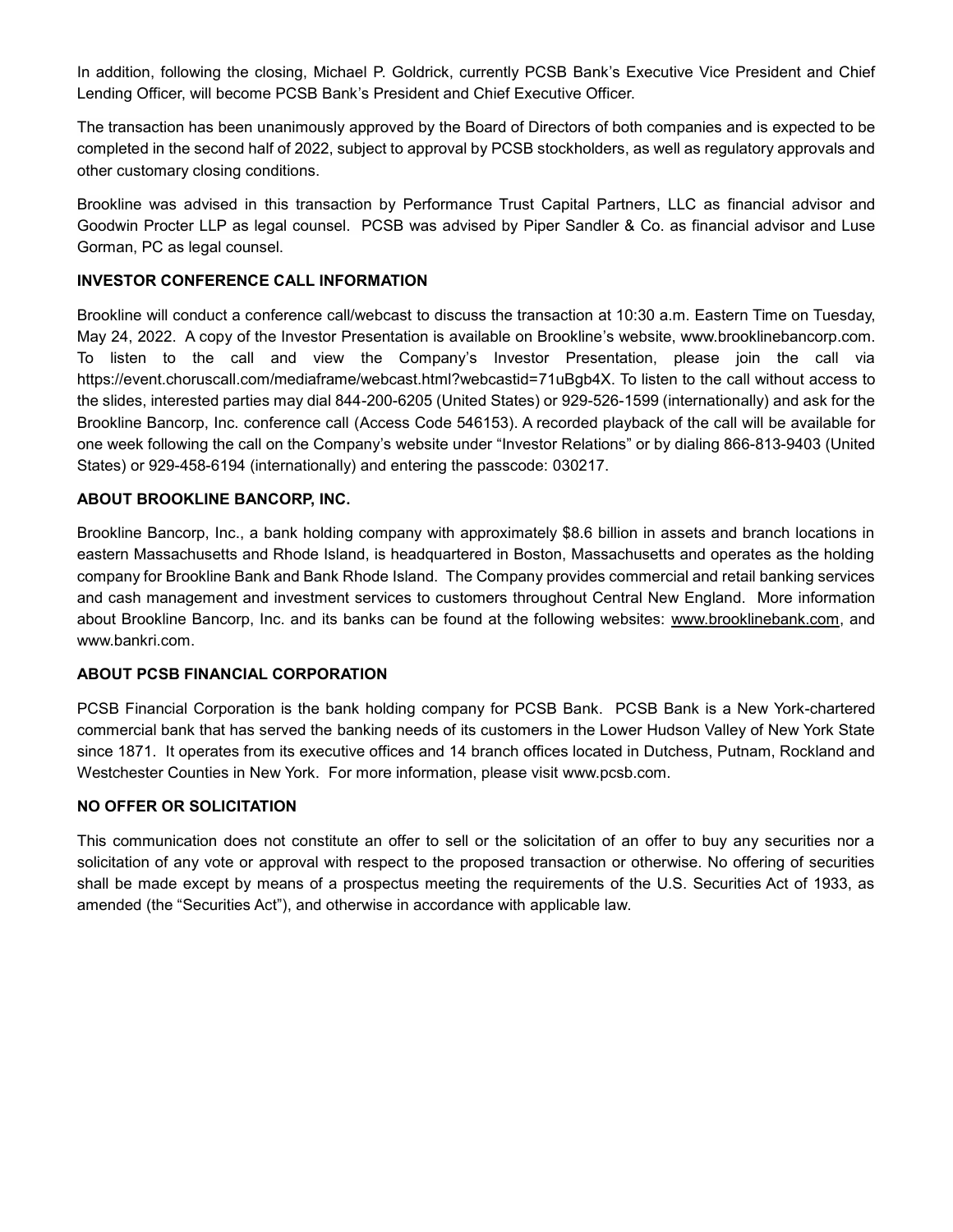#### **IMPORTANT ADDITIONAL INFORMATION AND WHERE TO FIND IT**

In connection with the proposed transaction, Brookline will file a registration statement on Form S-4 with the SEC, which will contain the proxy statement of PCSB and the prospectus of Brookline, as well as other relevant documents concerning the proposed transaction. Stockholders of PCSB are encouraged to read the registration statement, including the proxy statement/prospectus that will be part of the registration statement, and the other relevant materials filed with the SEC when they become available, as well as any amendments or supplements to those documents, because they will contain important information about the proposed transaction, PCSB and Brookline. After the registration statement is filed with the SEC, the proxy statement/prospectus and other relevant documents will be mailed to PCSB stockholders and will be available for free on the SEC's website (www.sec.gov). The proxy statement/prospectus will also be made available for free by contacting Carl M. Carlson, Brookline's Co-President and Chief Financial Officer, at (617)-425-5331 or Jeffrey M. Helf, Chief Financial Officer of PCSB, at (914) 248-7272. No offer of securities shall be made except by means of a prospectus meeting the requirements of the Securities Act.

#### **PARTICIPANTS IN SOLICITATION**

PCSB and certain of its directors and executive officers may be deemed to participate in the solicitation of proxies from the stockholders of PCSB in connection with the proposed transaction. Information about the directors and executive officers of PCSB and their ownership of PCSB common stock is set forth in the proxy statement for its 2021 annual meeting of stockholders, as filed with the SEC on Schedule 14A on September 24, 2021. Additional information regarding the interests of those participants and other persons who may be deemed participants in the transaction may be obtained by reading the proxy statement/prospectus regarding the proposed transaction when it becomes available. Free copies of this document when available may be obtained as described in the preceding paragraph.

#### **FORWARD-LOOKING STATEMENTS**

Certain of the statements made in this investor presentation may constitute forward-looking statements within the meaning of the Private Securities Litigation Reform Act of 1995, Section 27A of the Securities Act and Section 21E of the Securities Exchange Act of 1934, as amended. The words "expect," "anticipate," "intend," "plan," "believe," "seek," and "estimate," and similar expressions, are intended to identify such forward-looking statements, but other statements not based on historical information may also be considered forward-looking, including statements about the benefits to Brookline Bancorp Inc. ("Brookline") or PCSB Financial Corporation ("PCSB") of the proposed merger, Brookline's and PCSB's future financial and operating results and their respective plans, objectives, and intentions. All forward-looking statements are subject to risks, uncertainties, and other factors that may cause the actual results, performance, or achievements of Brookline and PCSB to differ materially from any results, performance, or achievements expressed or implied by such forward-looking statements. Such risks, uncertainties, and other factors include, among others, (1) the risk that the cost savings and any revenue synergies from the proposed merger may not be realized or take longer than anticipated to be realized, (2) the risk that the cost savings and any revenue synergies from recently completed mergers may not be realized or may take longer than anticipated to realize, (3) disruption from the proposed merger, or recently completed mergers, with customer, supplier, or employee relationships, (4) the occurrence of any event, change, or other circumstances that could give rise to the termination of the merger agreement, (5) the failure to obtain necessary shareholder or regulatory approvals for the merger, (6) the possibility that the amount of the costs, fees, expenses, and charges related to the merger may be greater than anticipated, including as a result of unexpected or unknown factors, events, or liabilities, (7) the failure of the conditions to the merger to be satisfied, (8) the risk of successful integration of the two companies' businesses, including the risk that the integration of PCSB's operations with those of Brookline will be materially delayed or will be more costly or difficult than expected, (9) the risk of expansion into new geographic or product markets, (10) reputational risk and the reaction of the parties' customers to the merger, (11) the risk of potential litigation or regulatory action related to the merger, (12) the dilution caused by Brookline's issuance of additional shares of its common stock in the merger, and (13) general competitive, economic, political, and market conditions. Additional factors which could affect the forward-looking statements can be found in Brookline's annual report on Form 10-K, quarterly reports on Form 10-Q,